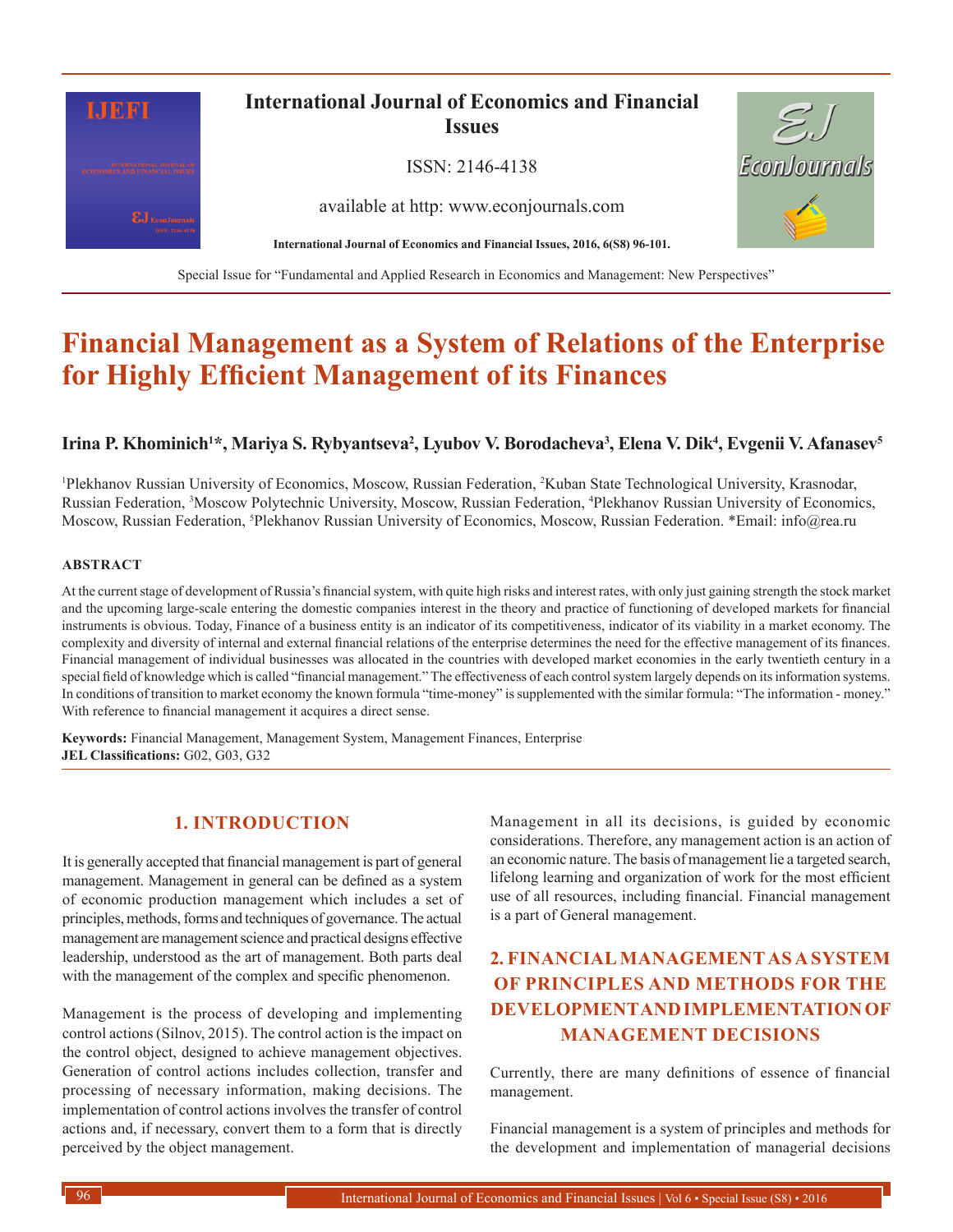associated with the formation, distribution and use of financial resources to ensure the necessary size and structure of assets in accordance with the goals and objectives of the enterprise (Lisovskaya, 2006).

One of the most common interpretations of financial management is this: It is a system of relations arising in the enterprise to attract and use financial resources. Possible and its wider interpretation that extends the subject matter of this scientific and practical direction - with financial resources to all relations, resources, obligations and results of activity of the enterprise, amenable to valuation. Given that any action to implement a financial relations (in particular, in application to commercial organizations) will immediately be reflected in its property and financial situation, suggests the following obvious conclusion: Financial management can be interpreted as a system action to optimize a financial model of the firm. You can further define the definitions. Obviously, the best financial model of a company is its reporting and its essential core - the balance sheet. And therefore it is possible definition: Financial management is a system action to optimize the balance of the economic entity. This chain of logic in the definition of "financial management" conducted by Kovalev (2014).

Stop for a simple definition of financial management, the Karaseva (2015): Financial management represents the process of formation, distribution and use of financial resources of the entity. This brief definition captures the essence of such a broad notion as financial management (Goryushkina et al., 2016).

Management decisions in the financial management system is based on a number of interrelated fundamental concepts, developed in the framework of the theory of finance. Lisovskaya identifies the following basic concepts (Lisovskaya, 2006):

- 1. The concept of the time value of money is that the value of money over time varies with the profit margin in the financial market, which is usually the rate of interest on loans. Thus, the same amount of money in different periods of time has a different value and the value of money now is always higher than in any future period. This disparity is determined by three main factors: Inflation, risk of loss of income in case of investment and the characteristics of money, considered as one of the types of current assets.
- 2. The concept of considering the factor of inflation is the need of a real reflection of the value of assets and cash flows and to provide compensation for loss of incomes caused by inflationary processes, in the implementation of long-term financial transactions.
- 3. The concept of risk factor analysis is to assess his level to ensure the necessary level of profitability of financial and economic operations and develop measures to minimize the negative financial impact. Under the yield understand the ratio of income generated by a specific asset, a percentage of the investment in this asset.

Financial management aims to control the movement of financial resources and financial relations arising between entities in the process of movement of financial resources. The question of how to skillfully lead these movements and relationships, is the content of financial management. Financial management represents the process of developing the objectives of financial management and the implementation of impact on the Finance with the help of methods and levers of the financial mechanism to achieve this goal (Kolchina, 2011).

Thus, financial management involves the strategy and tactics of management. Under the strategy in this case refers to the general direction and way of using tools to achieve this goal. This method corresponds to a certain set of rules and restrictions for decisionmaking. Strategy allows you to focus on the solution, not contrary to the adopted strategy, rejecting all other options. After the goal the strategy as the direction and the means to achieve it ceases to exist.

Financial management as an economic management body of the entity is a part of the management staff, of the leadership of these businesses. In large enterprises into joint-stock companies in such a control apparatus can be financial directorate, headed by a finance director or chief financial manager.

# **3. FORMATION AND STRUCTURING OF THE SYSTEM OF FINANCIAL MANAGEMENT, BASED ON THE PRIORITY TARGETS**

Formation and structuring of the system of financial management in a firm is based on the priority of targets, facing her, i.e. created the system shall, to the extent possible contribute to the achievement of certain goals both firm-wide and single-purpose character (Kovalev, 2014).

In the general case, talking about a set of economic goals, the achievement of which is a sign of the successful functioning of the system of financial management in the firm; in particular, it is to avoid bankruptcy and a major financial failures, the leadership in the fight against competitors, the growth of production and sales, maximize profits, engage in a particular niche and market share of products.

In control theory, including the theory of financial management, has long been debated the question of what kind of figure can be identified as the primary target and criteria for success of the company. In principle, depending on different circumstances can be the expediency and preference of orientation to one or another criterion, qualitative or quantitative indicator. However, it does not require special justification to the assertion that, most likely the only, in all cases suitable reference simply does not exist. Depending on the particular situation, activity, appointment of firm (or project), and many other circumstances, as the target may be a particular criterion. In the most General case we speak of two basic approaches, oriented: (1) To increase capitalization, (2) at sustainable profit generation (Kovalev, 2014; Shkurkin et al., 2015).

In accordance with the first approach, the contents and the main target the installation of the system of financial management of the company are to maximize the wealth of its owners through rational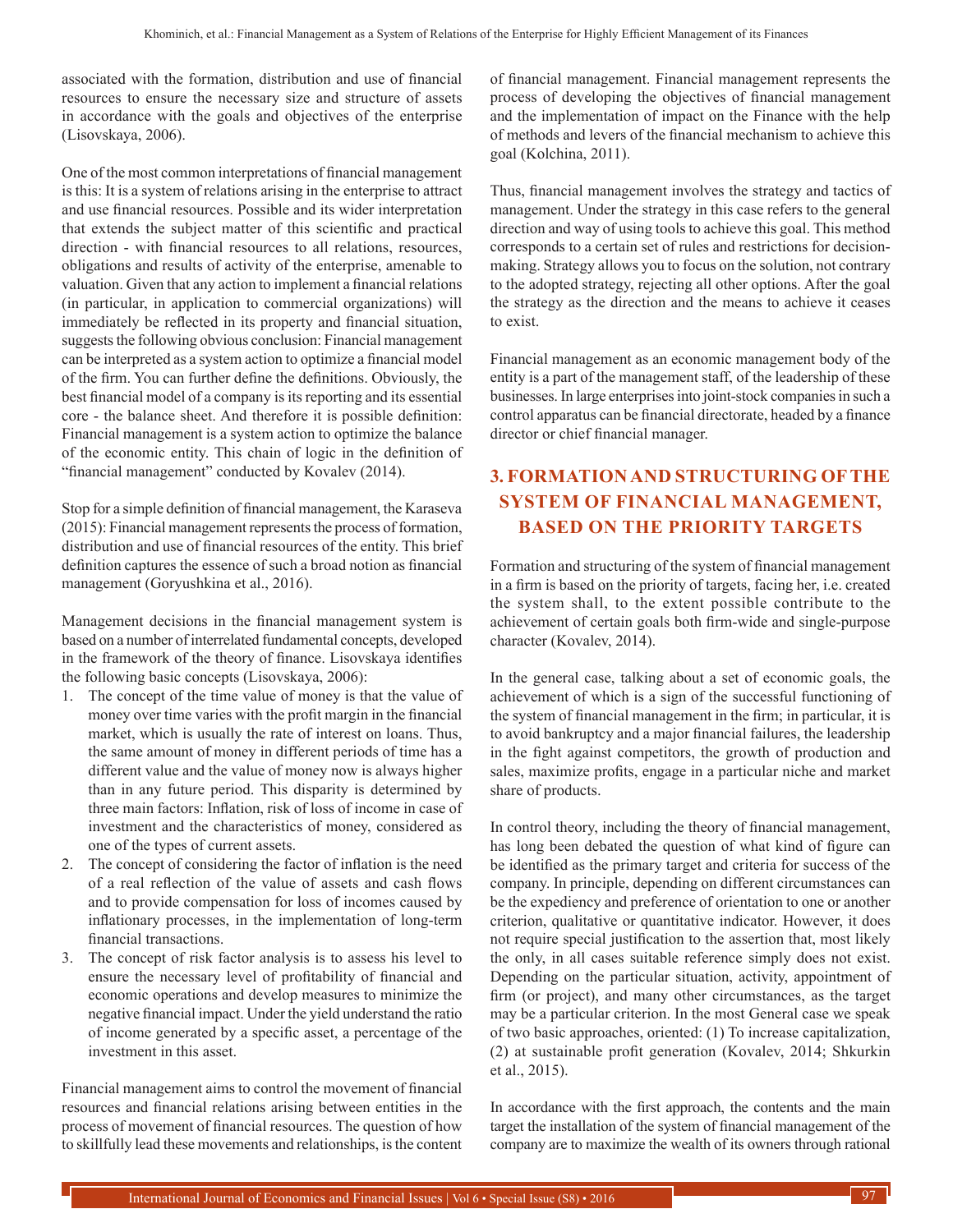financial policy. Quantitative confirmation of adherence to the target setting is evident in the increase in the market price of the shares of the company. In other words, the main criterion is the upward trend of prices of shares of the company (or, alternatively, market cap growth).

Of course, both of the aforementioned approach is closely interrelated. However, what would be the criterion or system of criteria nor indicators were selected as target benchmarks for the activities of the firm, the profit figure must be taken into account.

Note that the priority target setting, involving the maximization of market value of the company and therefore the wealth of its owners, is much more common. He is mentioned in almost all the classic manuals on financial management.

The increase in market value of the company is achieved by:

- a. Generate stable current income in an amount sufficient for the payment of dividends and reinvestment to maintain specified volumes of production or their capacity;
- b. Minimize production and financial risks due to the choice of an economically justified main activities, the total diversification of activities and optimization of structure of sources of funds;
- c. Attract seasoned management personnel.

Specification and detail ways to achieve the main target of the installation is carried out by constructing the tree of objectives. At the same time can stand out in the market, financial, economic, technological and social goals (Kovalev, 2014).

The first is the provision of favorable changes in key market indicators: Profit, market capitalization, income (profit) per share, return on equity, etc.; second-class niche market products, gaining a certain market share, provide a specified dark growth property potential and (or) profit, etc.; third is to ensure the profitability of individual plants and divisions.

As each management system, financial management has its own system-specific management objects: Assets and liabilities, investments, profit, credit, etc.

Given objects of management it is possible to allocate the basic directions of financial management (Karaseva, 2015):

- 1. Formation of financial capital structure;
- 2. Creation of assets;
- 3. Management of circulating assets;
- 4. Management of non-current assets;
- 5. Managing investments;
- 6. Management and formation of own financial resources;
- 7. Management of borrowed funds;
- 8. Financial risk management.

Formation of financial capital structure is aimed at determining the overall capital requirements (initially the authorized capital) for financing generated by assets of the company, the study and analysis of alternative sources of funding.

Formation of the assets associated with the identification of real needs in certain types of assets and defining their sum as

a whole on the basis of the envisaged volume of activity of the enterprise.

Management of circulating assets is the most important activities of the financial staff of the firm. It is primarily the analysis of duration of individual cycles of the turnover of working capital: Ensuring the acceleration of the asset turnover, reducing accounts receivable, improving the efficiency of comprehensive utilization of current assets (Lobova and Bogoviz, 2015).

Management of non-current assets (fixed assets) achieves goals while ensuring effective use of fixed assets, identifies the need to increase fixed assets and upgrading; the introduction of measures that increase the return on assets non-current assets (Silnov and Tarakanov, 2015).

Investment management - The main objective of the investment policy of the company; evaluation of investment attractiveness of real projects and the selection of the most effective. Special attention in the investment management process must be given to the choice of forms and sources of their financing, optimization of structure of sources of investment resources.

Management of formation of own financial resources - definition of needs in their own financial resources for implementation of the economic strategy of the enterprise and achievement of target financial structure of the capital. The focus in this activity should be given to increased profits, Fund depreciation, non-operating income.

Objects of management of borrowed funds serve as the definition of total demand for borrowed funds, to optimize the ratio of short-term and long-term debt, optimization of forms and sources of raising borrowed funds; drafting of private loan agreements (Beloglazova, 2010).

Financial risks management the main attention is directed to the identification of the composition of the likely financial risks inherent in the operational, economic and investment activity of the enterprise. Assessment of the level of these risks and their consequences is reduced to the formation of a system of interventions for the prevention and minimization of separate financial risks, and their internal and external insurance.

Finance - an integral part of monetary relations, so their role and value depend on what place in the money relations in economic activity. The system of the financial relations managing subject can be summarized as follows (Polyak, 2014).

Financial relationships with suppliers and customers is the foundation of entrepreneurship. These relationships are built on a contractual basis and require fulfillment of all contract terms, especially on monetary payments (Podyablonskaya, 2011; Borisova et al., 2014).

Financial relations with financial-credit system are diverse and also require fulfilling its obligations to the budget, banks, insurance companies, stock market. Since companies have full financial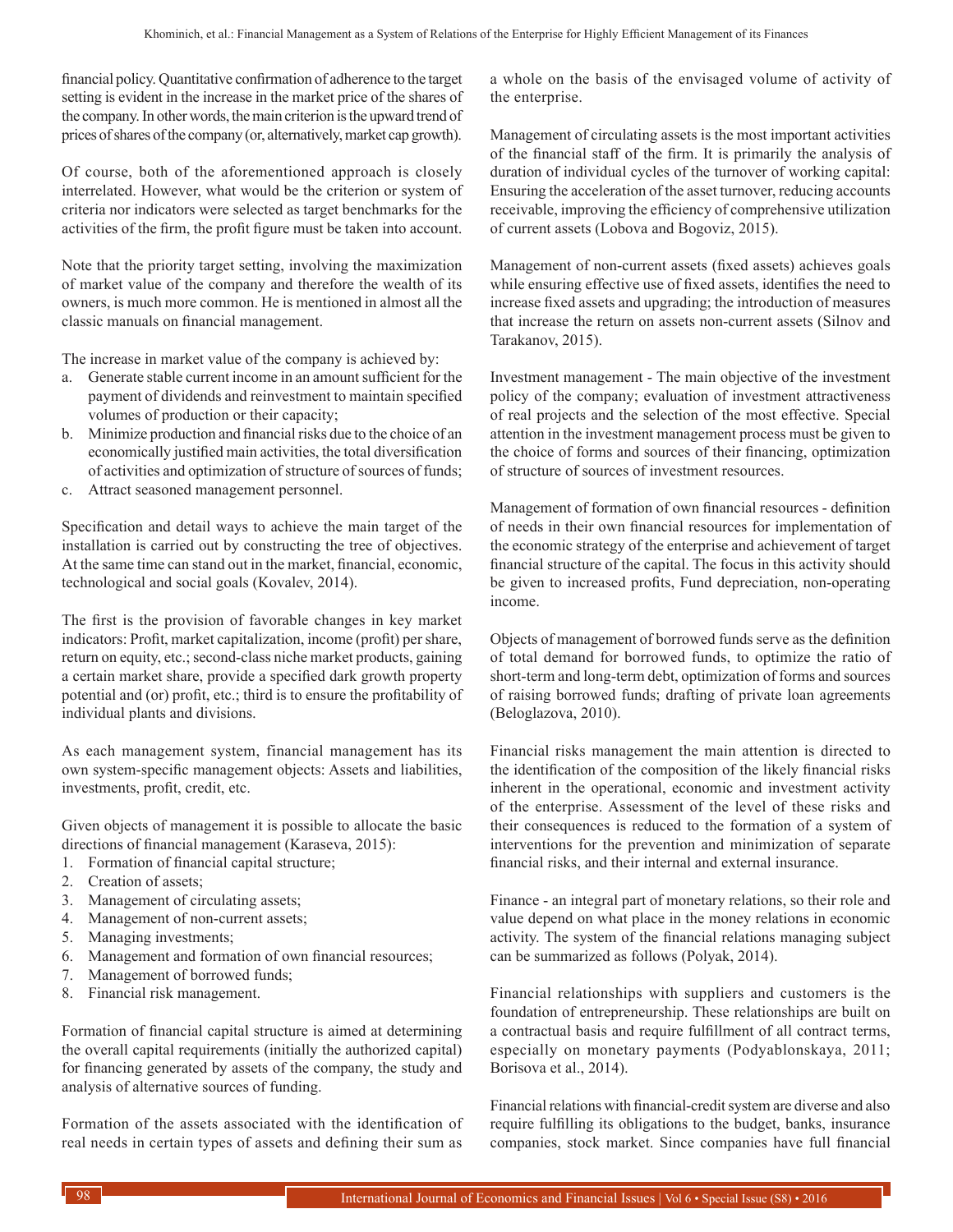and economic independence, they bear full responsibility for the results of their activities (Myagkova, 2011).

Financial relations arise between the credit system for bank loans and their repayment in a certain period with the payment of interest for use; with insurance companies regarding insurance of property and payment of insurance premiums upon receipt of the insurance indemnity. Financial relations can also be traced between enterprises and the state financial authorities in paying their taxes and levies to the budget system for financing public expenditure.

Financial relations within the enterprise include the interrelationship of all the structural units and staff. These relationships include distribution of profits, depreciation Fund, investment funds. Relations with workers and employees - is the formation and payment of wages, bonuses, financial aid, withholding and payment of taxes from incomes of physical persons (Belozerov and Gorbushin, 2010).

There are also financial relations with the founders and shareholders involved in the financial relations concerning the distribution of profits, dividends, increase share capital, equity contributions.

There are financial relations with staff regarding the formation of the wage Fund, promoting growth of labor productivity at the expense of the accumulation fund.

Other financial relationship with the trade union organizations, public organizations of culture, red cross society, society for the protection of children, etc.

The complexity and diversity of internal and external financial relations of the enterprise determines the need for the effective management of its finances.

Is the financial management of individual businesses was allocated in the countries with developed market economies in the beginning of XX century in a special field of knowledge which is called "Financial management." It financial management answers the questions: How much need cash where to find and how to manage rationally with high return.

#### **4. THE CONTENT OF THE FUNCTIONS OF A SPECIALIST IN FINANCIAL MANAGEMENT**

Up to the present time has not developed a unified understanding of the substantive content of the functions of a specialist in financial management. However, it is possible to formulate two main approaches.

The first approach represents the financial Manager as a specialist in communication of large companies with capital markets. The logic of the approach is as follows. The main source of funding of the company is the capital market. The company's entry into this market means the issuance of its securities and their placement on the market. Financial manager in a sense just specialized on a similar business. Together with a financial Advisor it

determines the feasibility of emission securities, their type, value, accommodation.

Thus, the treatment of financial management is a field of activity in the capital market aimed at large-scale investment and (or) the borrowing of funds; specialist, to professionally organize such activities and demonstrates a financial Manager. In this case, the financial Manager is a person external to the firm, hired to perform specific operations on the capital market.

In the second approach a financial Manager is a specialist responsible for important decisions in the field of investment and financing. Since the concept of investment and financing are not confined only to the operations of the stock markets (for example, the choice of the structure of current assets, the rationale of the system of credit customers, assessment of the appropriateness of a particular source of financing of current activity), the scope of activities of the financial manager in this sense is much broader. It needs to have an idea not only about the features of the functioning of financial markets, but also the financial flows within the company and methods of their optimization.

### **5. THE REQUIREMENTS OF THE FINANCIAL MANAGEMENT SYSTEM**

The information included in the financial management system at the enterprise, should meet the following basic requirements:

The importance which defines how much involved information influences results of accepted financial decisions, first and foremost, in the process of formation of financial strategy of enterprise, the development of a purposeful policy on separate aspects of financing activities, preparation of current and operative financial plans.

Completeness, which characterizes the completeness of the circle of informative indicators necessary for the analysis, planning and acceptance of operative administrative decisions on all aspects of financial operations.

Reliability which defines how much formed information adequately reflects a real condition and the results of financing activities, truthfully characterizes the external financial environment, is neutral with respect to all categories of potential users and check.

The timeliness that characterizes the compliance of the generated information needs in the period of its use. Certain types of informative indicators used in financial management, "live" in its information system in quantitative terms unchanged for one day (for example, foreign exchange rate individual Fund and monetary instruments on the financial market), others - a month, quarter, etc.

Clarity, which is determined by the simplicity of its construction, meet the specific standards of submission and availability of understanding (the adequacy of its interpretation) those categories of users for whom it is intended.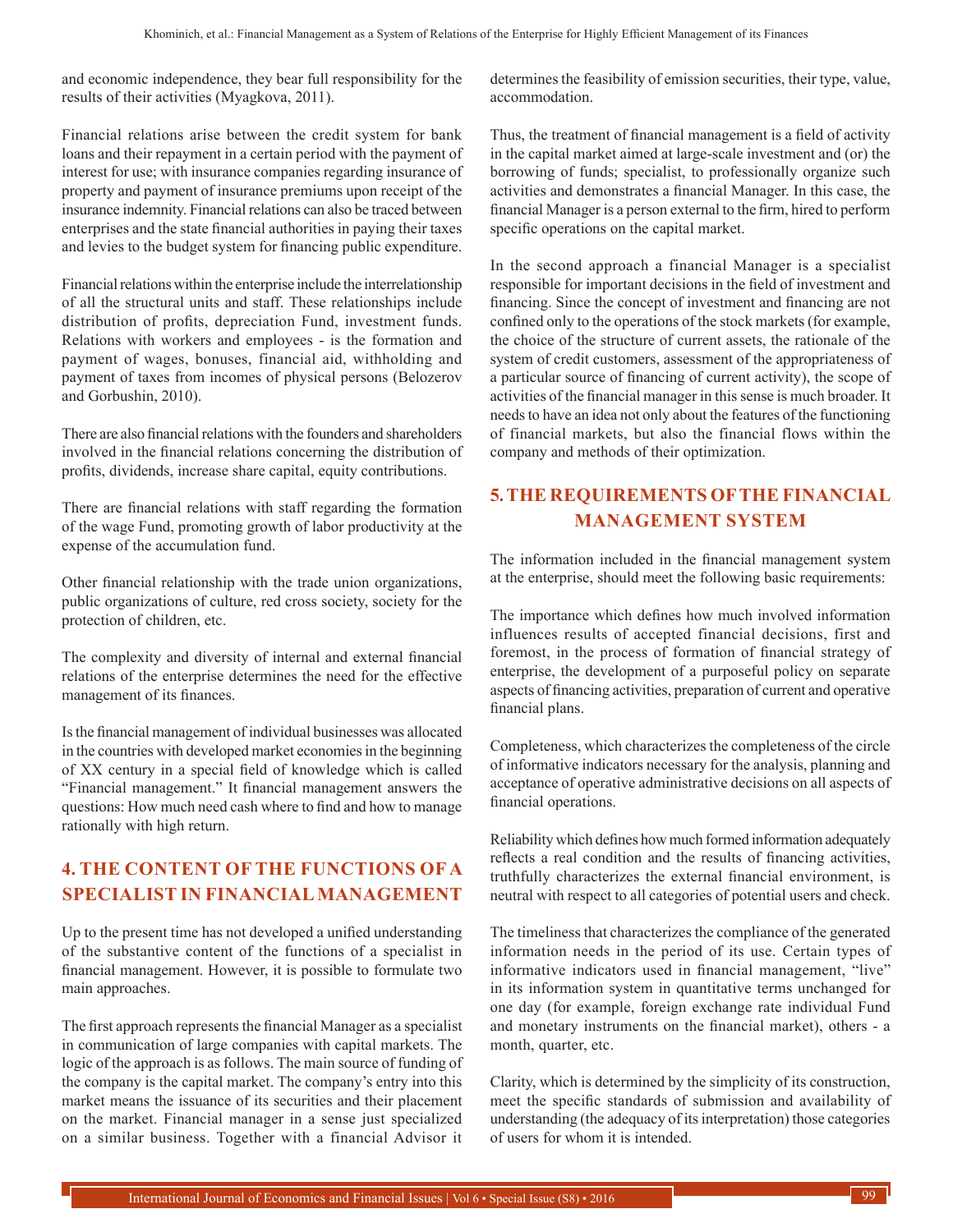The relevance (or selectivity), which determines a relatively high degree of use of the information generated in the process of financial management of the enterprise. The overflow of information system of financial management complicates the selection process needed informative data for the preparation of specific management decisions, leads to the formation of alternative unimportant projects of these decisions, increases the cost of the process information support financial management of the enterprise (Barmuta et al., 2015).

Comparability, which determines the possibility of a comparative estimation of cost of separate assets and results of financial activity of the enterprise in time, possibility of conducting comparative financial analysis of the enterprise with similar managing subjects, etc.

Efficiency which with reference to formation of information system of financial management means, that expenses on attraction of certain informative indicators should not exceed the effect received as a result of their use in the preparation and implementation of appropriate management decisions.

# **6. THE SYSTEM OF INDICATORS OF INFORMATION SUPPORT OF FINANCIAL MANAGEMENT, FORMED OF EXTERNAL SOURCES**

The system of indicators of information support of financial management, formed of external sources is divided into four main groups. The indicators characterizing economic development of the country. The system of informative indicators of this group serves as a basis for the analysis and forecasting of conditions of the external financial environment of functioning of the enterprise at acceptance of strategic decisions in the field of financing activities (strategy of development of its assets and capital, investment activity, formation of system of perspective target indicators of financial management). Formation of system of indicators of this group is based on published government statistics.

The indicators characterizing the financial market conditions- The system of informative indicators of this group serves for acceptance of administrative decisions in the field of formation of a portfolio of long-term financial investments, realization of short-term financial investments, attraction of credits, foreign exchange transactions, and other aspects of financial management. Formation of system of indicators of this group is based on publications of periodic commercial editions, share and currency exchanges, and also on corresponding electronic sources of information.

The indicators characterizing the activities of contractors and competitors - The system of informative indicators of this group is mainly used for acceptance of operative administrative decisions on separate aspects of formation and use of financial resources. These indicators are formed usually in a cut of following blocks: "Banks;" "Leasing companies;" "Insurance company;" "Investment companies and funds;" "Suppliers" "Customers" "Competitors." The source of formation of indicators of this group are the publications of accounting materials in a press (on separate kinds of managing subjects such publications are obligatory).

Regulatory indicators - The system of these indicators is taken into account in the preparation of the financial decisions connected with features of state regulation of financial activity of enterprises. These indicators are formed usually in the context of two blocks: "Regulatory indicators via different aspects of the financial activities of the enterprise" and "Regulatory performance indicators on the functioning of individual segments of the financial market." The source of formation of indicators of this group are legal acts adopted by different bodies of public administration (Kochergin, 2011).

## **7. THE SYSTEM OF INDICATORS OF INFORMATION SUPPORT OF FINANCIAL MANAGEMENT, FORMED OF INTERNAL SOURCES**

The system of indicators of information support of financial management, formed of internal sources is divided into three groups. The financial statements of the company. The system of informative indicators of this group is widely used both external and internal users. It is used in the process of financial analysis, planning, development of financial strategy and policy on the main aspects of financing activities, gives the most aggregated submission about results of financing activities of the enterprise.

The advantage of this group of indicators is their commonality; a clear regularity of formation (in the established standard terms); high degree of reliability.

At the same time, information base, formed on the basis of financial accounting has certain disadvantages, the main of which are: Indicators only for the enterprise as a whole; low frequency of development (usually once a quarter, and some form of reporting only once a year); the use of only value indicators.

The indicators included in this group are divided into three main sections.

Indicators of management accounting of the enterprise. System this group of indicators used for current and operational management of virtually all aspects of financial operations, to the greatest extent in the process of the financial providing of operating its activities.

In comparison with financial managerial accounting has the following main advantages: It reflects not only cost, but also natural values (and, therefore, trends in prices of raw materials, finished products, etc.); periodicity of submission of results of managerial accounting fully complies with the requirements of the information for acceptance of operative administrative decisions (if necessary the information can be represented even daily); this account can be structured in any cut - on the responsibility centers, types of financial activities, etc. (while the aggregation of indicators for the enterprise in General); it may reflect individual assets taking into account inflation, cost of money in time, etc. the